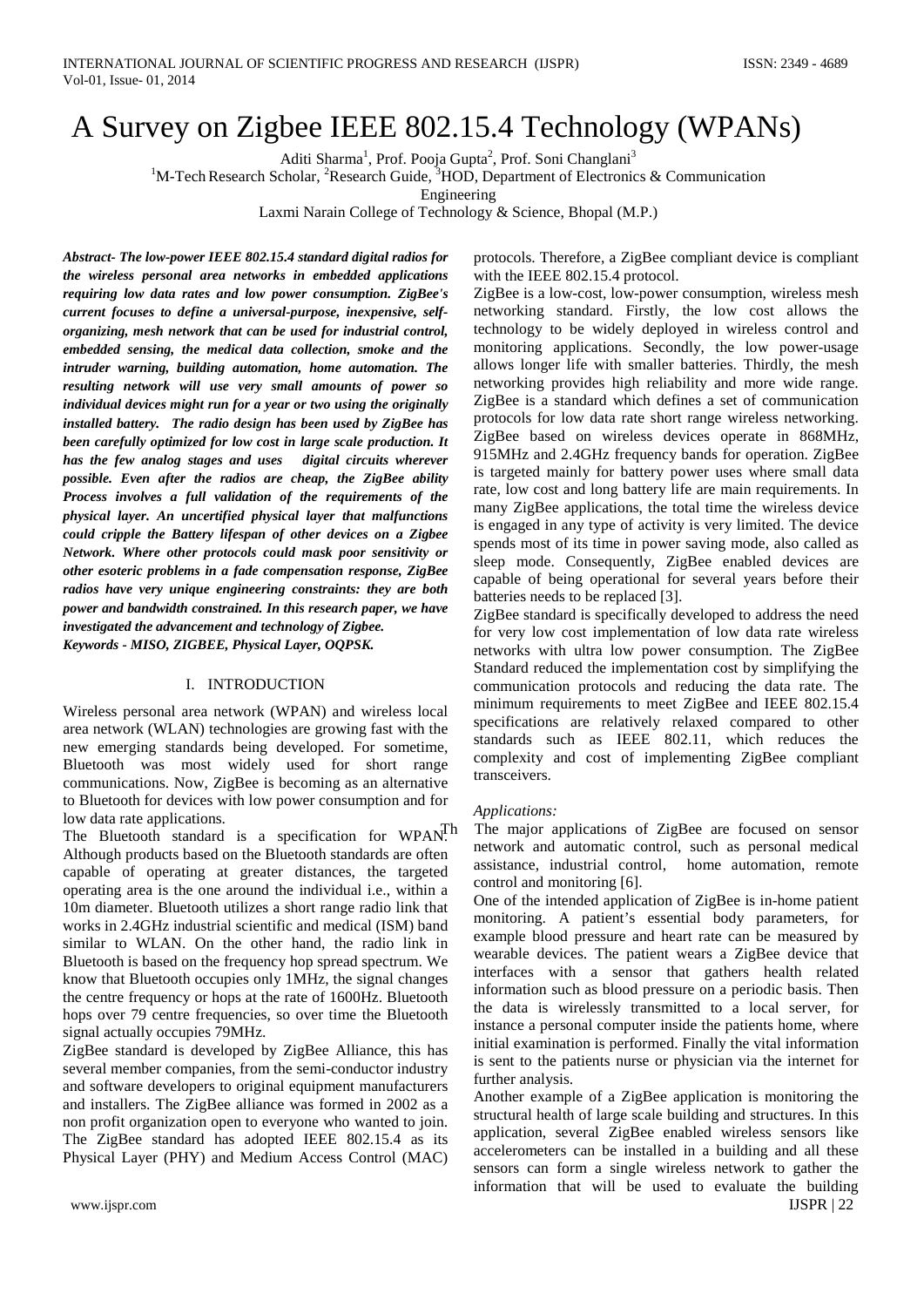structural health and detects the signs of possible damage. After an earthquake, for example, a building could require before it reopens to the public. The data gathered by the sensors could help further and reduce the cost of inspection.

Home automation is one of the major application areas for ZigBee wireless networking. The typical data rate in home automation is only 10Kbps. Some of the possible ZigBee applications in a typical residential building are light control systems, security systems, meter reading systems, irrigation systems, multizone Heating, Ventilation, and Air Conditioning (HVAC) systems

# **OPERATING FREQUENCIES and DATA RATES:**

There are three frequency bands used for IEEE 802.15.4. Protocol

These are:

- 868 868.6 MHz (868MHz band)
- $902 928$  MHz (915MHz)
- 2400 2483.5MHz (2.4GHz band)

The 868MHz band is used in Europe for a number of applications, such as short range wireless networking.

The 915MHz and 2.4GHz bands are part of industrial, scientific and medical (ISM) frequency bands. The 915MHz frequency band has been used mainly in North America, where as the 2.4GHz band is used worldwide.

Multiple PHYs are defined to support various frequency bands including [1]

- i. 868–868.6 MHz
- ii. 902–928 MHz
- iii. 2400–2483.5 MHz
- iv. 314–316 MHz, 430–434 MHz, and 779–787 MHz band for LR-WPAN systems in China
- v. 950–956 MHz in Japan.

The major standardization bodies in the WSN area are the Institute of Electrical and Electronics Engineers (IEEE), the Internet Engineering Task Force (IETF) and the HART communication foundation. Notable standards and specifications are:

# *IEEE 802.15.4 Standard:*

This standard [4] specifies the PHY and MAC layer for low-rate WPANs. Various platforms are based on this standard and other specifications, such as Zigbee and wireless HART provision, are built on top of the standard covering the upper layers to provide a complete networking solution. Some of the main characteristics of the IEEE 802.15.4 are given below:

- 250 kbps, 40 kbps and 20 kbps high data rates.
- Two addressing modes, which are 16-bit short and 64 bit IEEE addressing.
- CSMA-CA channel access.
- Automatic network start by the coordinator of the network.
- Power management control.

• 16 channels in the 2.4 GHz ISM band, 10 channels in 915 MHz ISM band and one channel in the 868 MHz band.



Fig. 1 Zigbee Architecture

# *Wi-Fi Compatibility:*

The 2.4 GHz band, which ranges from 2400 MHz to 2483.5 MHz, is a worldwide band allocated to wireless LAN devices governed by IEEE 802 standards:

- IEEE 802.11 WiFi standard
- $802.15.1 Bluetooth$
- $802.15.4 ZigBee$ .

The above standards cover LAN and MAN carrying variably sized packets. They find the no. of channels that devices can use in the 2.4GHz band and together they appear to coexist happily. ZigBee devices uses up to 16 separate 5MHz channels (nos. 11-26) in the 2.4 GHz band, almost all the channels do not overlap with channels occupied by 802.11 and Wi-Fi network. What's more, as considered above, ZigBee automatically retransmits data end-to-end in the event of interference. And even after, very little data is retransmitted. With its special focus on sensors and controls, ZigBee should not be affected by similar wireless technologies with different purposes.

Yet concerns have been voiced that despite efforts made by standardisation bodies to ensure smooth coexistence, communication technologies transmitting at very different power levels could interfere with each other. Questions have in particular been raised over how Wi-Fi might affect ZigBee when both are transmitting in the same channel with Wi-Fi transmissions taking place at a much higher power rating.

Low cost for users is not only about lower power consumption. Other factors are low retail cost and low maintenance and installation costs. The 802.15.4 PHY layer was designed precisely to ensure low cost and high levels of integration. On the other hand ZigBee's radio design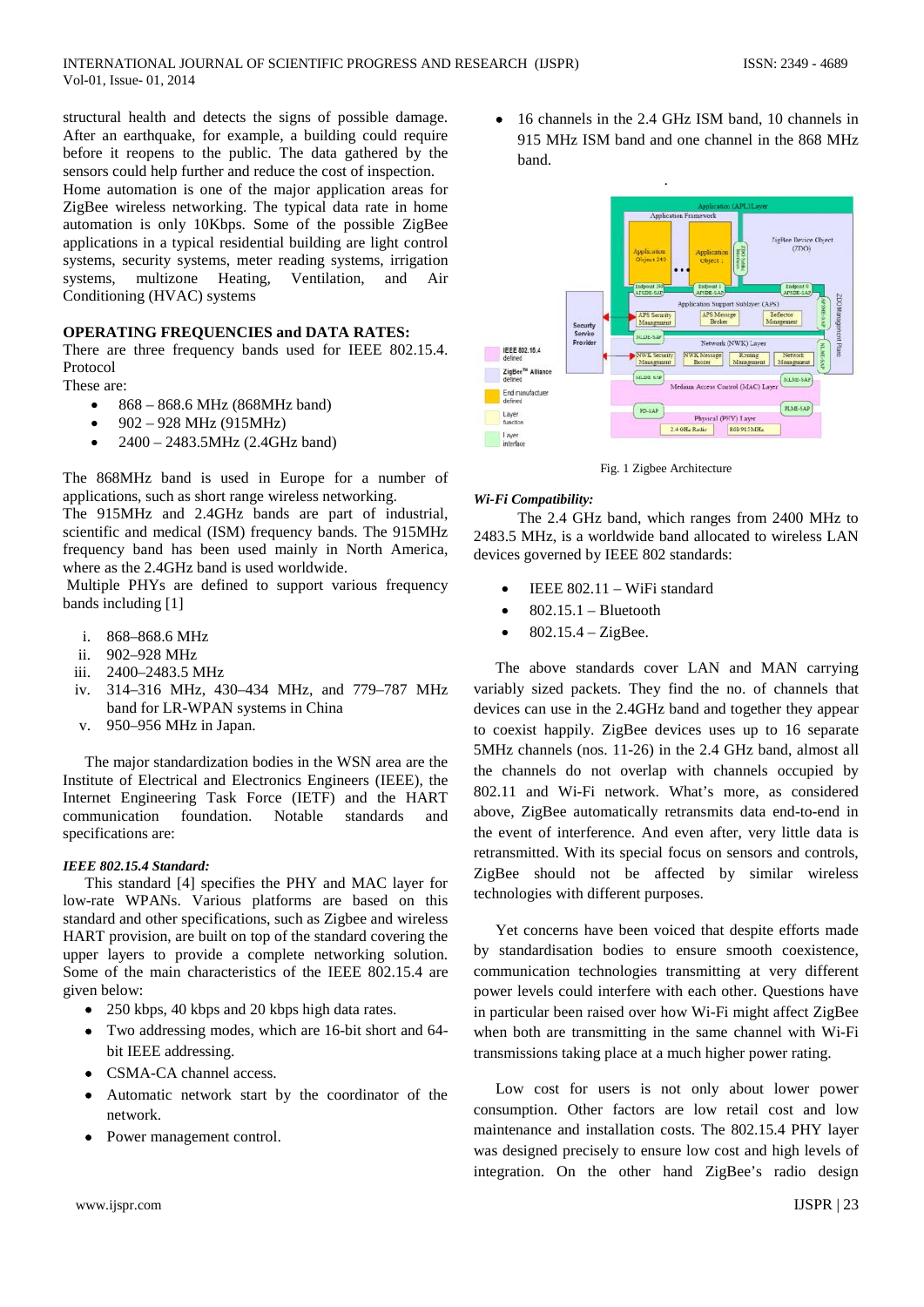principally uses digital circuitry it does include analog stages. On the other hand, make use of of direct sequence CDMA results in very simple analog circuit that lends itself to lowcost implementation.

As observed above, 802.15.4's MAC enables multiple topologies that are not complex and have only two basic modes of operations. The result is low or no maintenance (particularly in residential fit-and-forget applications), while networks' self-healing capability and node redundancy further dispenses with maintenance. The extensive use of RFDs – cheap to manufacture and maintain thanks to their inherent low functionality, low ROM and RAM – helps keeps cost down.

Further controlling cost is the ZigBee application layer. It was designed to let networks grow physically without the need for more powerful power transmitters, even when networks have large numbers of nodes with low latency requirements.

In addition to low power consumption, the key factor in ZigBee's low cost is, perhaps, its simplicity. By way of comparison, the number of layers in ZigBee's protocol stack is four times less than in Bluetooth's. Indeed, further comparison with Bluetooth can be a convenient way of highlighting some other ZigBee strong points.

### *Major Parts of the IEEE 802.15.4 WPAN:*

A system meeting the requirements to this standard consists of several components. The most basic is the device. Two or more devices communicating on the same physical channel constitute a WPAN. All though, this WPAN includes at least one FFD, which operates as the PAN coordinator.[1]

#### II. LR-WPAN DEVICE ARCHITECTURE

The IEEE 802.15.4 design is defined in terms of a number of blocks in order to simplify the standard. These blocks are known layers. Each layer is responsible for one part of the standard and offers services to the higher layers.





The interfaces between the layers serve to define the logical links that are described in this standard. An LR-WPAN device comprises as a minimum one PHY, which www.ijspr.com **IJSPR** | 24

consists of the radio frequency (RF) transceiver along with its low-level control mechanism and MAC sub layer that provides access to the physical channel for all types of transfer. Figure 2 shows these blocks in a graphical representation, which are discussed in more detail in next paragraphs.



Figure 3: LR-WPAN device architecture

The upper layers, shown in Figure 3, consists of a network layer, which provides network configuration, manipulation, message routing, and an application layer, that provides the intended function of the device. The description of these upper layers is outside the scope of this standard [1].

#### *Physical layer (PHY):*

The PHY provides two services: the PHY data service and the PHY management service. The PHY data service enables the transmission and reception of PHY protocol data units (PPDUs) across the physical radio channel. The description of the PHY are activation and deactivation of the radio transceiver, ED, channel selection, clear channel assessment (CCA), and transmitting as well as receiving packets across the physical medium. The UWB PHY also has the feature of precision ranging [1].

#### *Power consumption considerations:*

In many applications that use these standard, devices will be battery powered, and battery substitute or recharging in relatively short intervals is impractical. The power consumption is of significant concern. Battery-powered devices will require duty-cycling to reduce power. These devices will spend most of their operational life in a sleep state; though, each device periodically listens to the RF channel in order to determine whether a message is pending.

In addition to the power saving features of the LR-WPAN system, the UWB PHY also provides a hybrid modulation that enables very simple, non coherent receiver architectures to further minimize power consumption and implementation complexity. [2]

## III. RELATED WORK

"Energy optimization in Zigbee using prediction based shortest path routing algorithm, March 2012

In this paper, Zigbee is a wireless standard that allows small amount of data transfer to comparatively tiny range. It needs to confirm 802.15.4, Low-Rate Wireless Personal Area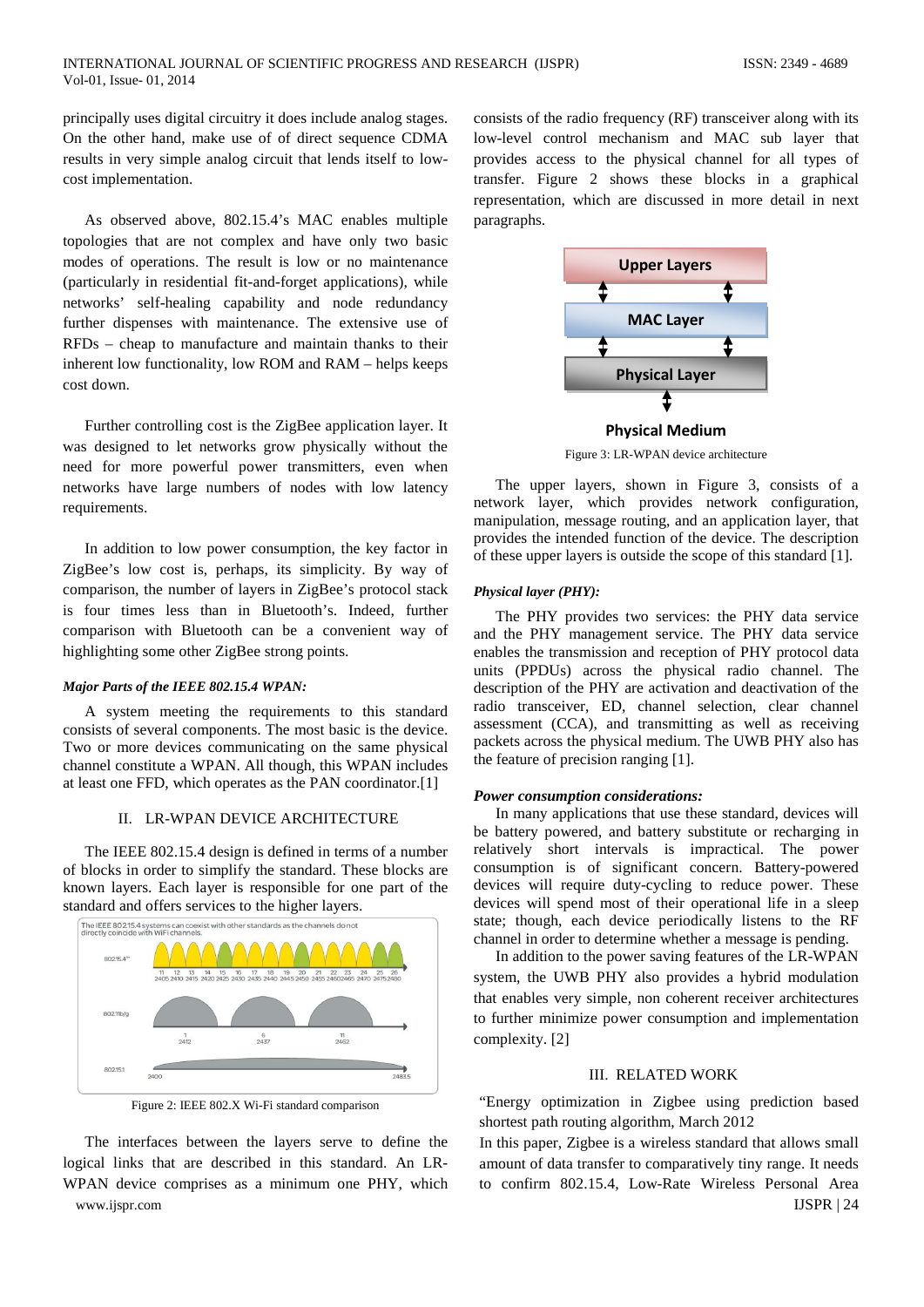Network (WPAN) standard. Zigbee module along with shortest path routing algorithm is defined. It helps to minimize number of transmissions. Along with the energy optimization is used. That helps sink node to significantly save its energy.

Experimental setup of wide area monitoring using Zigbee IEEE 802.15.4 technology and RF FM technique, Nov. 2012 In this, it is important for a modern power grid to be smarter in order to provide reliable and sustainable supply of electricity. The system was also tested with RF transmitters and receivers for better understanding of the problem associated with Zigbee and also finding potential ways to solve that problem faced during the lab practical. LABVIEW software has been used to control and monitor the received data. The proposed system for Distributed Generation (DG), a MATLAB based program is proposed.

Reliability of ZigBee networks under broadband electromagnetic noise interference,"

The goal of this paper is to determine the robustness of the ZigBee wireless networking technology under the influence of interference caused by broadband electromagnetic noise

from the operating environment of sensing, monitoring, and control systems. In addition to answering the research question of how will ZigBee survives under broadband electromagnetic noise, this work provides a method to predict the minimum number of ZigBee nodes required for reliable operation within a given space.

Platform for teaching of location technologies based on Zigbee Wireless Sensor Networks by learning-through-play theory, April 2010

In this study an experimental Wireless Sensor Network (WSN) platform is introduced as an aid in teaching location techniques based on RSSI (Received Signal Strength Indicator) in the frame of a an radiolocation. The platform is implemented using low-cost commercial modules and one easy-to-use software program.

The teaching techniques tries to develop the learning by doing theory and it is completed with a final practice that implements the knowledge through play theory.

| Year | <b>Author</b>                                                         | <b>Title</b>                                                                                                                     | Approach                                                                                        | <b>Result</b>                                                                                                                 |
|------|-----------------------------------------------------------------------|----------------------------------------------------------------------------------------------------------------------------------|-------------------------------------------------------------------------------------------------|-------------------------------------------------------------------------------------------------------------------------------|
| 2012 | $Singh, D.P.$ ;<br>Agrawal, Y. Soni,<br>and S.K.                      | Energy optimization in Zigbee<br>using prediction based shortest<br>path routing algorithm                                       | Prediction based<br>shortest path routing<br>algorithm                                          | Significantly save its energy                                                                                                 |
| 2012 | Siddique, Abdul<br>Hasib; Barkat,<br>Braham; Poshtan,<br>Majid,       | Experimental setup of wide area<br>monitoring using Zigbee IEEE<br>802.15.4 technology and RF FM<br>technique                    | <b>IEEE 802.15.4</b><br>technology and RF FM<br>technique                                       | Better understanding of the<br>problem associated with<br>Zigbee                                                              |
| 2010 | Nameer N. EL-<br>Emam                                                 | Reliability of ZigBee networks<br>under broadband electromagnetic<br>noise interference                                          | Under broadband<br>electromagnetic noise<br>interference                                        | This work also provides a<br>method to predict the<br>minimum number of ZigBee<br>nodes required                              |
| 2010 | Anupam Mondal,<br>Sudipta Sahana,<br>Sainik Kumar<br>Mahata           | Platform for teaching of location<br>technologies based on Zigbee<br>Wireless Sensor Networks by<br>learning-through-play theory | Zigbee Wireless Sensor<br>Networks by learning-<br>through-play theory                          | Both techniques have<br>resulted in positive learning<br>outcomes by enhancing the<br>student role in the learning<br>process |
| 2009 | G.Karthigai Seivi,<br>Leon<br>Mariadhasan, K.<br>Т.<br>Shunmuganathan | High level modelling of an ultra<br>wide-band baseband transmitter in<br><b>MATLAB</b>                                           | In this paper and its<br>modelling in MATLAB<br>is discussed in detail                          | Good for designing its<br>commercial product by<br>optimizing various<br>parameters                                           |
| 2006 | Neda Raftari and<br>Amir Masoud<br>Eftekhari<br>Moghadam              | Performance Evaluation of IEEE<br>802.15.4 Physical Layer Using<br>MatLab/Simulink                                               | A brief description of<br>this standard including<br>the physical (PHY) and<br><b>MAC</b> Layer | Results show how BER is<br>affected with varying data<br>rate and the input signal<br>power to the noise channel              |

|  | Table – 1 Summary of Previous Work |  |
|--|------------------------------------|--|

Together techniques have resulted in positive learning outcomes by enhancing the student role in the learning process.

High level modelling of an ultra wide-band baseband transmitter in MATLAB*,* Oct. 2009

In this study the wireless personal area network (WPAN) system with ranges of 4-10 m become popular in replacing wire system, technologies like Bluetooth and ZigBee used for this purpose but due to its low data rate of 1 Mbps which is not enough for large file transfer and applications like video

www.ijspr.com **IJSPR** | 25